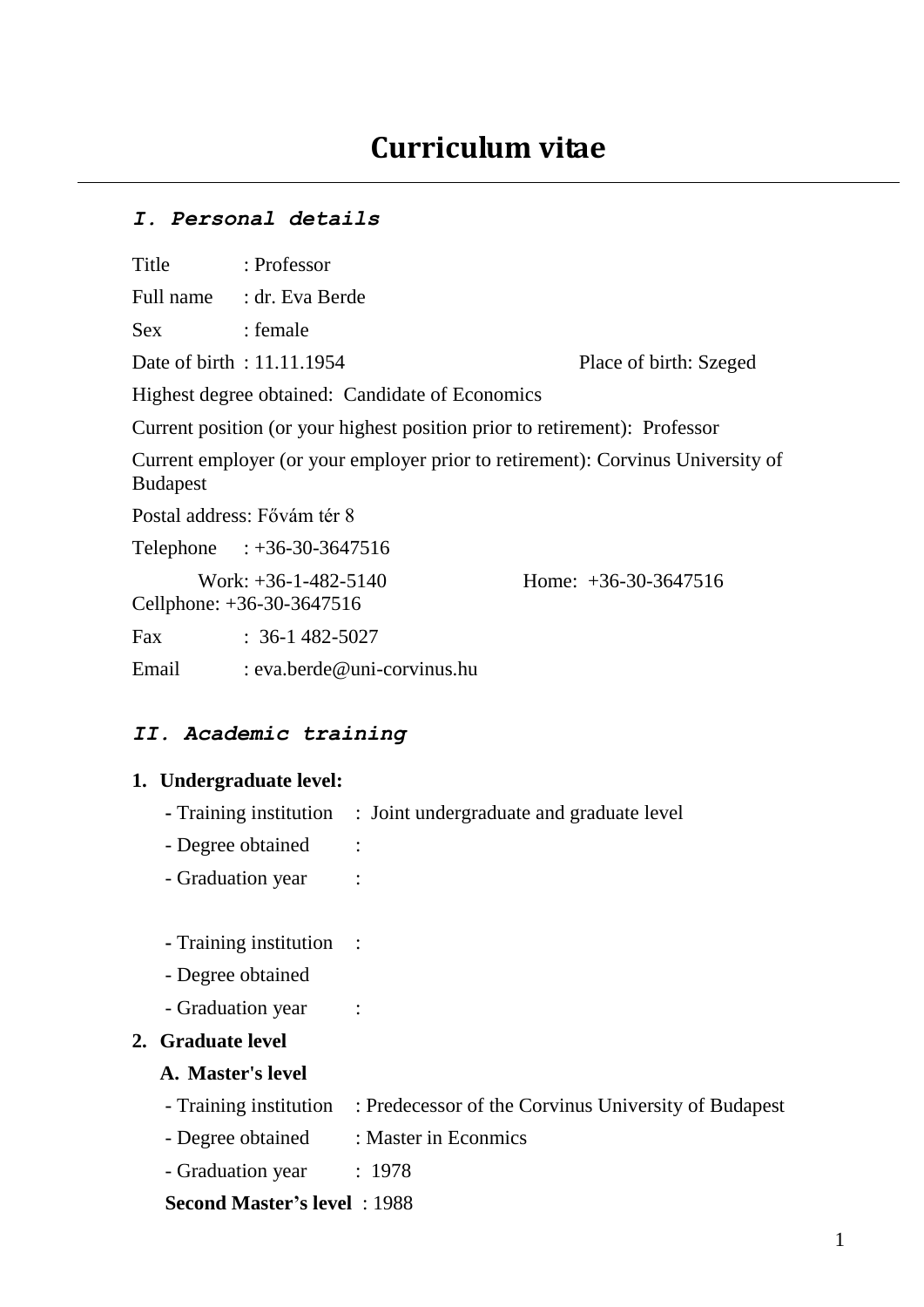|                   | - Training institution : Eötvös Lóránd University of Sciences |
|-------------------|---------------------------------------------------------------|
| - Degree obtained | : Master in Applied Mathematics                               |
| - Graduation year | : 1978                                                        |

## B. **Doctoral level**

|                   | - Training institution : Hungarian Science of Economics                  |
|-------------------|--------------------------------------------------------------------------|
| - Degree obtained | : Candidate of Economics                                                 |
| - Graduation year | : 1994                                                                   |
|                   | - Doctoral thesis title : Revelation of preferences towards public goods |
|                   |                                                                          |

\_\_\_\_\_\_\_\_\_\_\_\_\_\_\_\_\_\_\_\_\_\_\_\_\_\_\_\_\_\_\_\_\_\_\_\_\_\_\_\_\_\_\_\_\_\_\_\_\_\_\_\_\_\_\_\_\_\_\_\_\_\_\_\_\_\_

| 3. Foreign<br>language skills: | - Foreign language 1:<br>English   |  |
|--------------------------------|------------------------------------|--|
|                                | Proficiency level: very<br>good    |  |
|                                | - Foreign language 2:<br>Russian   |  |
|                                | Proficiency level:<br>Intermediate |  |

# **III. Employment history/Professional experience**

| From $-$ to $-$ | Employer                                                         | Position/Responsibilities                                                                                                                             |
|-----------------|------------------------------------------------------------------|-------------------------------------------------------------------------------------------------------------------------------------------------------|
| 1978-1988       | Research Institute near the<br>Hungarian Planning Office         | senior researcher                                                                                                                                     |
| 1989-present    | Corvinus University of<br>Budapest and its legal<br>predecessors | Senior assistant professor<br>from September 2015 Professor<br>From March 2015 Director of the<br>Demographic and Economics<br><b>Research Center</b> |

# **IV. Research activities**

# **1. Past and current research projects**

2015-2013 The role of demography in economic development. Financed by Hungarian National Bank. Project leader.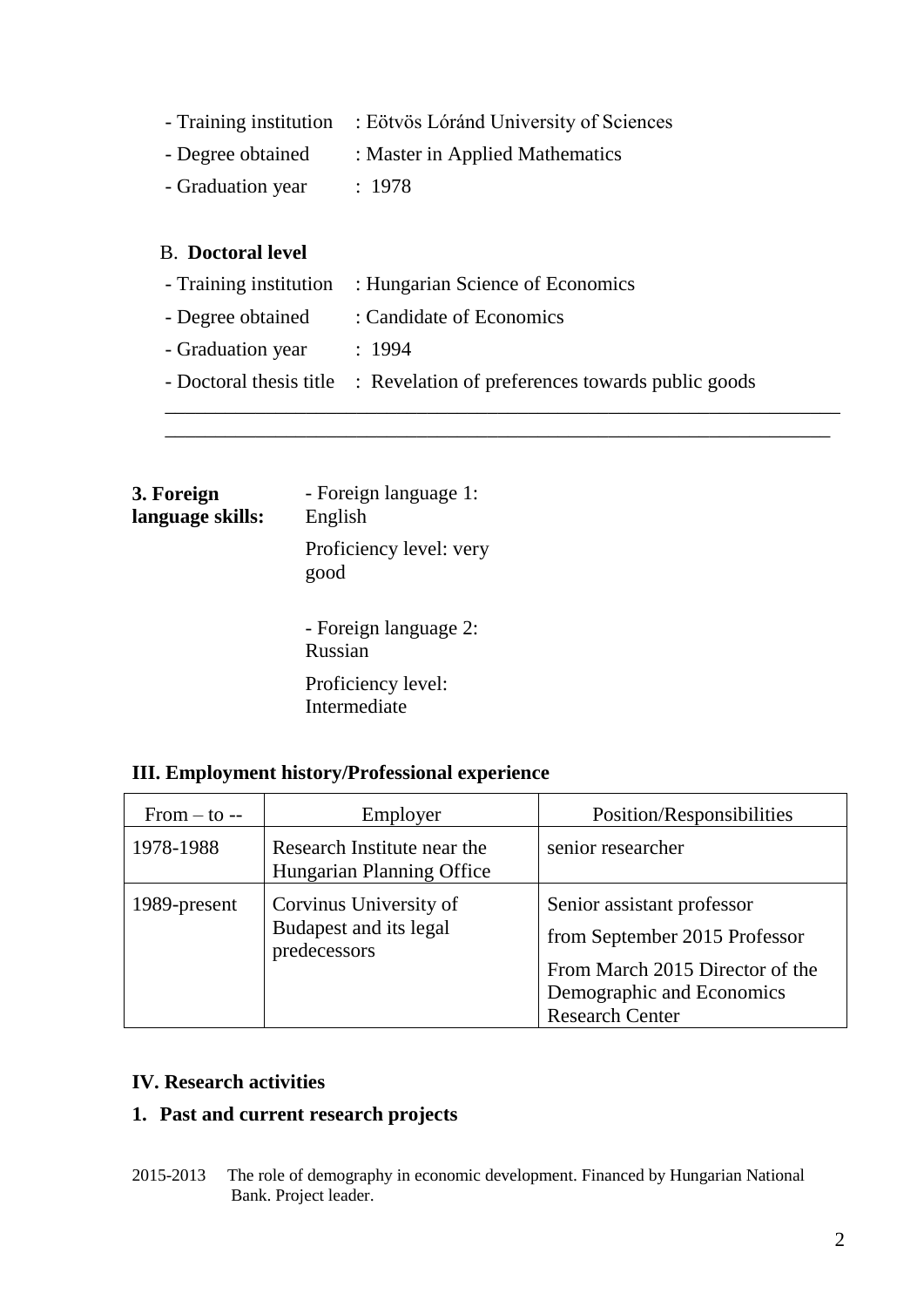|               | 2010 - 2012 Role of higher education in the knowledge based society<br>Financed by TAMOP 4.2.1. (Operative Programme of Social Renewal)<br>Researcher                                                                                                               |
|---------------|---------------------------------------------------------------------------------------------------------------------------------------------------------------------------------------------------------------------------------------------------------------------|
| 2010          | Complex analysis of active labour market policies.<br>Financed by TAMOP 1.3.1.<br>Researcher                                                                                                                                                                        |
| 2009          | Strategic governance and support of regional planning.<br>Financed by TÁMOP 1.3.1.<br>Researcher                                                                                                                                                                    |
| $2008 - 2009$ | Flexicurity – diagnosis for today, action for tomorrow<br>participating countries Estonia, Hungary and Poland<br><b>Researcher for Hungary</b><br>Final report was prepared as part of the project: "Flexicurity Pathways. Turning<br>Hurdles into Stepping Stones" |
|               | 2007 - 2008 Flexicurity in Hungary<br>Financed by OFA (National Public Employment Foundation)<br>Project Leader                                                                                                                                                     |
| 2006 - 2007   | The Impact of Institutional Changes on the Quality of Higher Education.<br><b>CERGE-EI</b><br>Principal Researcher                                                                                                                                                  |
| 2004 - 2006   | Member of an Expert Team: Preparing Survey on Working Condition                                                                                                                                                                                                     |
| and 2009      |                                                                                                                                                                                                                                                                     |
|               | European Foundation for the Improvement of Living and Working Conditions                                                                                                                                                                                            |
| 2005          | Career Prospects of Newly Graduated and Short Term Tendencies upon Statistical Data.<br>Financed by OFA<br>Project Leader.                                                                                                                                          |
| $2003 - 2004$ | Member of an Expert Team: Gender and Equal Opportunities in Central Eastern Europe,<br>European Foundation for the Improvement of Living and Working Conditions                                                                                                     |
| 2002-2003     | Relation between Career Changes and Employability of Adults<br>Financed by OFA<br>Project Leader.                                                                                                                                                                   |
| 2003          | Labour Market Position of the Hungarian Women after the Transition and Research<br>Opportunities<br>Project of Centre for Comparative Research Yale University<br>Researcher.                                                                                       |
| $2002 - 2003$ | Grants, Student Loan and Student Work in Aggregate View.<br>Financed by OTKA (Hungarian Scientific Research Fund)<br>Project Leader.                                                                                                                                |
| $2002 - 2003$ | Professional Choice of the Hungarian Small Entrepreneurs and their Mobility between<br>1992 and 2000.<br>Financed by 'Jointly for the Future Workplaces Fund'.<br>Project Leader                                                                                    |
| 1999 - 2000   | <b>Financing Higher Education</b><br>Financed by OTKA.<br>Project Leader                                                                                                                                                                                            |
| 1998 - 1999   | Labour Market Opportunities of Intermediate Education. The Role of Teachers.                                                                                                                                                                                        |

Financed by Ministry of Labour.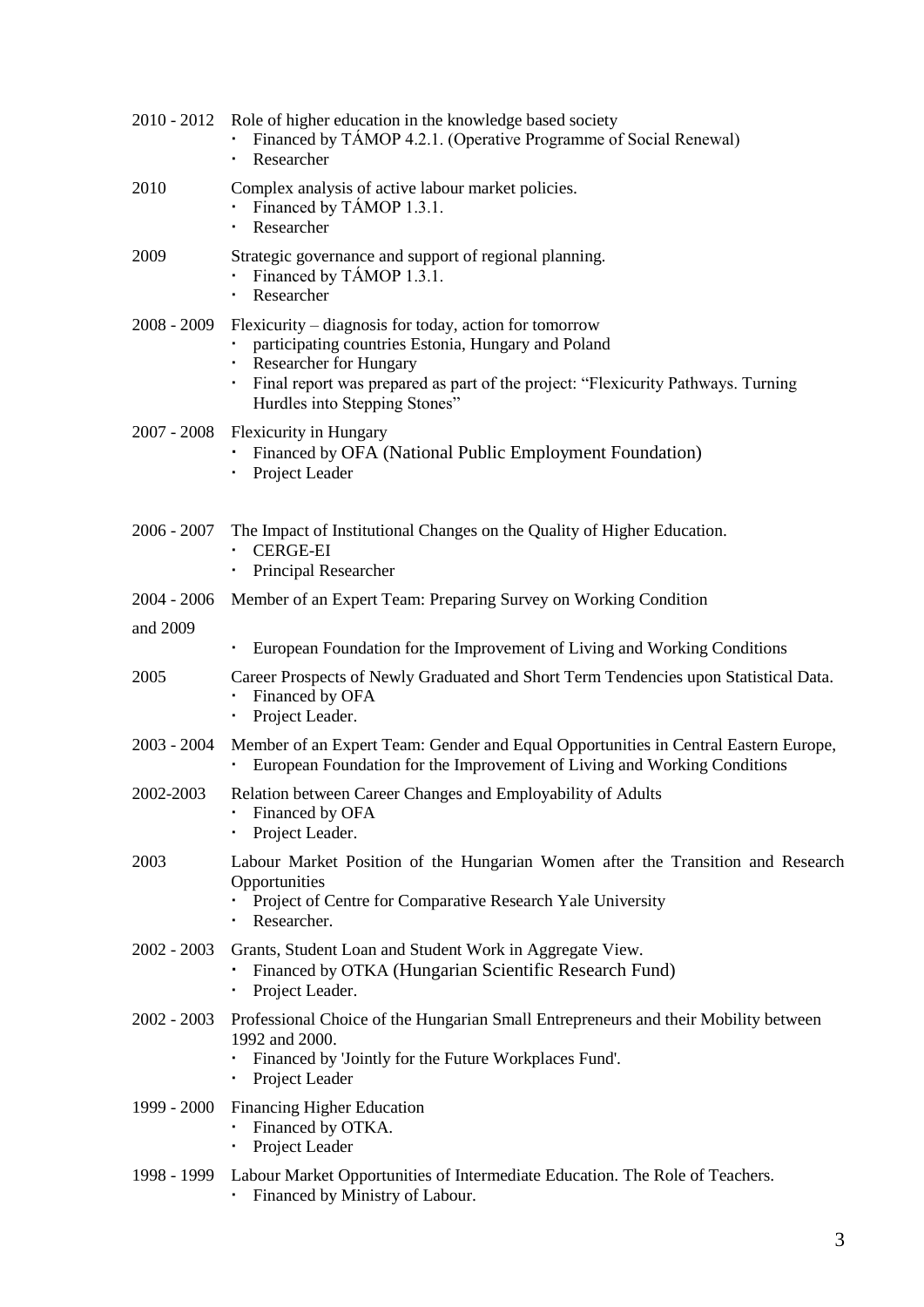|  | Team Leader. |
|--|--------------|
|--|--------------|

- 1997 1999 Education, Training and Labour Markets in Transitional Economies: The Case of Hungary and Estonia
	- Phare ACE.
		- Project Co-ordinator
- 1997 1998 The Relationship of the Market and the Government in Economics Education Financed by OTKA
	- Team Leader
- 1988 Elaborating New Micro- and Macroeconomics Courses
- 1995 1997 How do We Teach Economics
	- RSS of the Higher Education Support Program.
	- Coordinator

### **2. Publications**

#### **English language books**

Berde, É: 20. Flexicurity in Hungary. in 'The Modernization of Labour Law and Industrial Relations in a Comparative Perspective' Eds: Roger Blanpain, William Bromwich, Olga Rymkevich, Silvia Spattini. 2008 Kluwer Law International BV, The Netherlands. pp. 355- 372. ISBN 978-90-411-2865-2

Berde, E., Petro, K., Venesaar, U., Viies, M., Maldre, R. (1999.): Post-Matriculation Prospects on the Labour Market in Estonia and Hungary. In the book: Harmonization with the Western Economics: Estonian Developments and Related Conceptual and Methodological Frameworks. Eds. Ülo Ennuste and Lisa Wilder, Tallinn, pp. 191-223. ISBN 9985-894-14-6

### **English language papers**

Should universities be subsidized?: A reference point view. International Journal of Economics 1: (1) pp. 15-19. (2014)

Berde, E., Vanyolos, I.: Impact of institutional changes on Hungarian Higher Education after 1989, Higher Education Quarterly: 62 (3), pp.: 297-317. (2008)

Berde, E.: The coexistence of unemployment and the shortage of skilled workers in Hungary. What can vocational education do? VOCAL Journal: 6: pp. 78-83. (2006)

R. Audas, E. Berde, P. Dolton: Youth Unemployment and Labour Market Transitions in Hungary. Education Economics: (13), 13 (1), pp.: 297-317. (2005)

----

Berde, E., Vanyolós, I.: Institutional Change in Hungarian Higher Education. Beyond Transition. The Newsletter About Reforming Economies. The World Bank. Volume 17. No. 3. p.: 18. July-September 2006.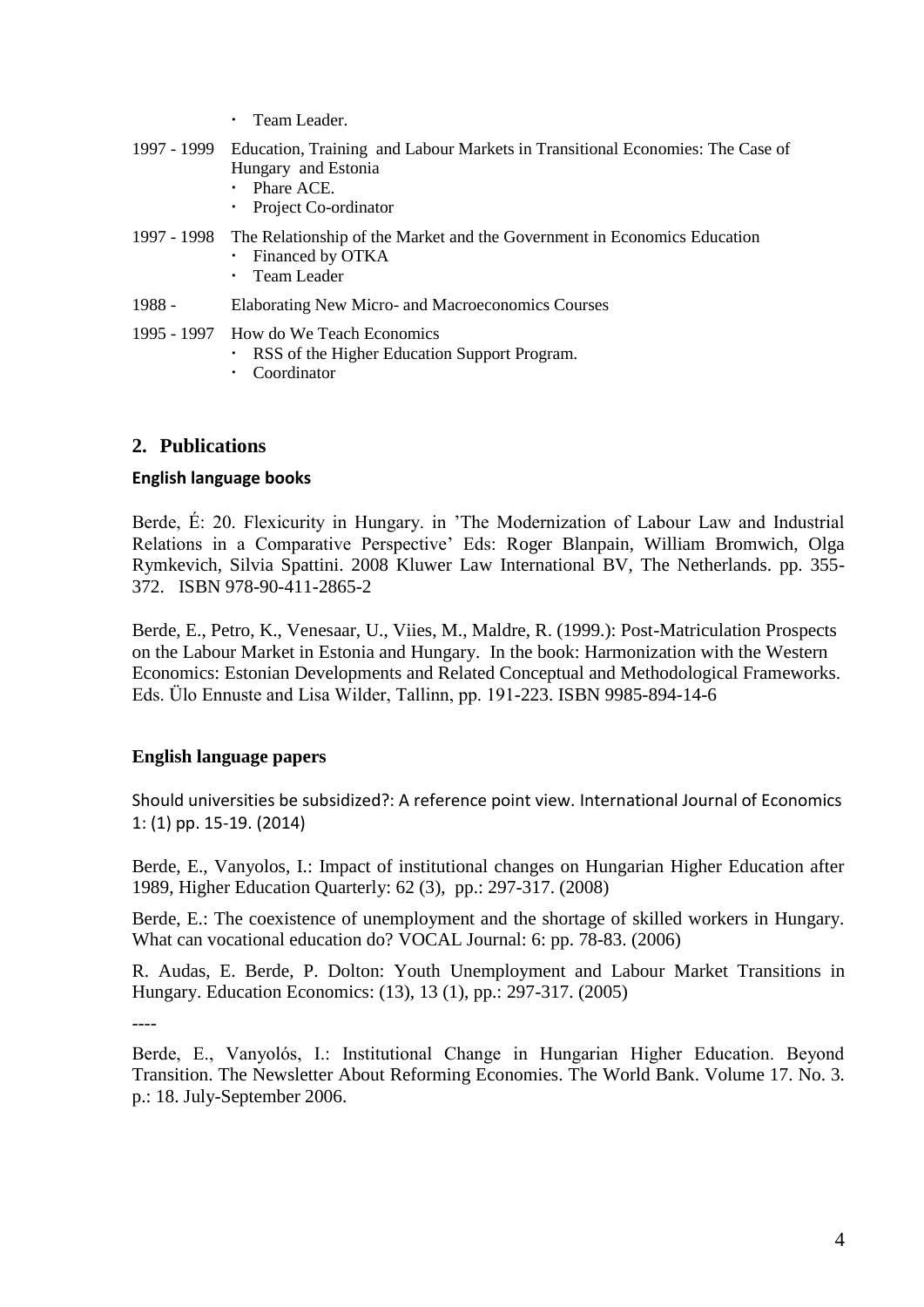Berde, Éva - Petró, Katalin: Shelter Against Unemployment. Evidence from a Hungarian Survey of Recently Graduated People with Matricula. Society and Economy. 1999/4. 102-116.

Berde Éva, Daruka Magdolna, Petró Katalin: Snapshot of the Situation of High School Economic Teachers. Society And Economy In Central And Eastern Europe 20: (3) pp. 218- 237. (1998)

Berde Éva, Csáki Lajos, Daruka Magdolna, Eszterhai Tamás, Lovrics László, Petró Katalin: Higher Economics Education in Hungary. Society and Economy. 18: (3) pp. 106-122. (1996)

#### **Hungarian language paperes:**

Berde Éva – Németh Petra: Az alacsony magyarországi termékenység új megközelítésben. Statisztikai Szemle 92: (3) pp. 253-274. (2014)

Berde Éva: A referenciapont-elmélet mint a hiányos információjú szerződések gondolatkörének új irányzata. Vezetéstudomány 45: (3) pp. 49-61. (2014)

Berde Éva: A fundamentális transzformáció és a referenciapont szerepe a hiányos szerződések elméletében. Közgazdasági Szemle 60: (7-8) pp. 865-885. (2013)

Berde Éva: A felsőoktatás lehetséges létszámpályái Magyarországon. Statisztikai Szemle 91: (1) pp. 57-76. (2013)

Berde Éva: Végtelen sokszor ismételt kiszerződés. Szigma.. XLIII. 1-2. Szám. 59-72. o. (2012)

Berde Éva: Óvatosan a diplomás pályakövetés elvárásaival. Educatio 19: (3) pp. 448-459. (2010)

Berde, É.- Morvay, E.: Külföldi tapasztalatok a bolognai folyamat munkaerő-piaci hatásairól. Statisztikai Szemle 85: (5) pp. 406-430. (2007)

Berde Éva - Ványolós István: A felsőoktatási döntéshozatal szemetesláda-modellje. Közgazdasági Szemle 53: (3). pp. 465-480. (2006)

Bakó Barna, Berde Éva.: Technológiai kizárás a távközlés piacán. Szigma 37: (3-4) pp. 177- 186. (2006)

Berde Éva: A pályakezdő diplomások munkanélkülisége. Statisztikai Szemle 83: (12) pp. 1093-1110. (2005)

Berde Éva- Scharle Ágota**:** A kisvállalkozók foglalkozási mobilitása 1992 és 2001 között. Közgazdasági Szemle 51: (4). pp. 346-361. (2004)

Berde Éva - Scharle Ágota: A kisvállalkozók iskolai végzettsége és részvételük a felnőttoktatásban. Statisztikai Szemle 82: (9) p. 821. (2004)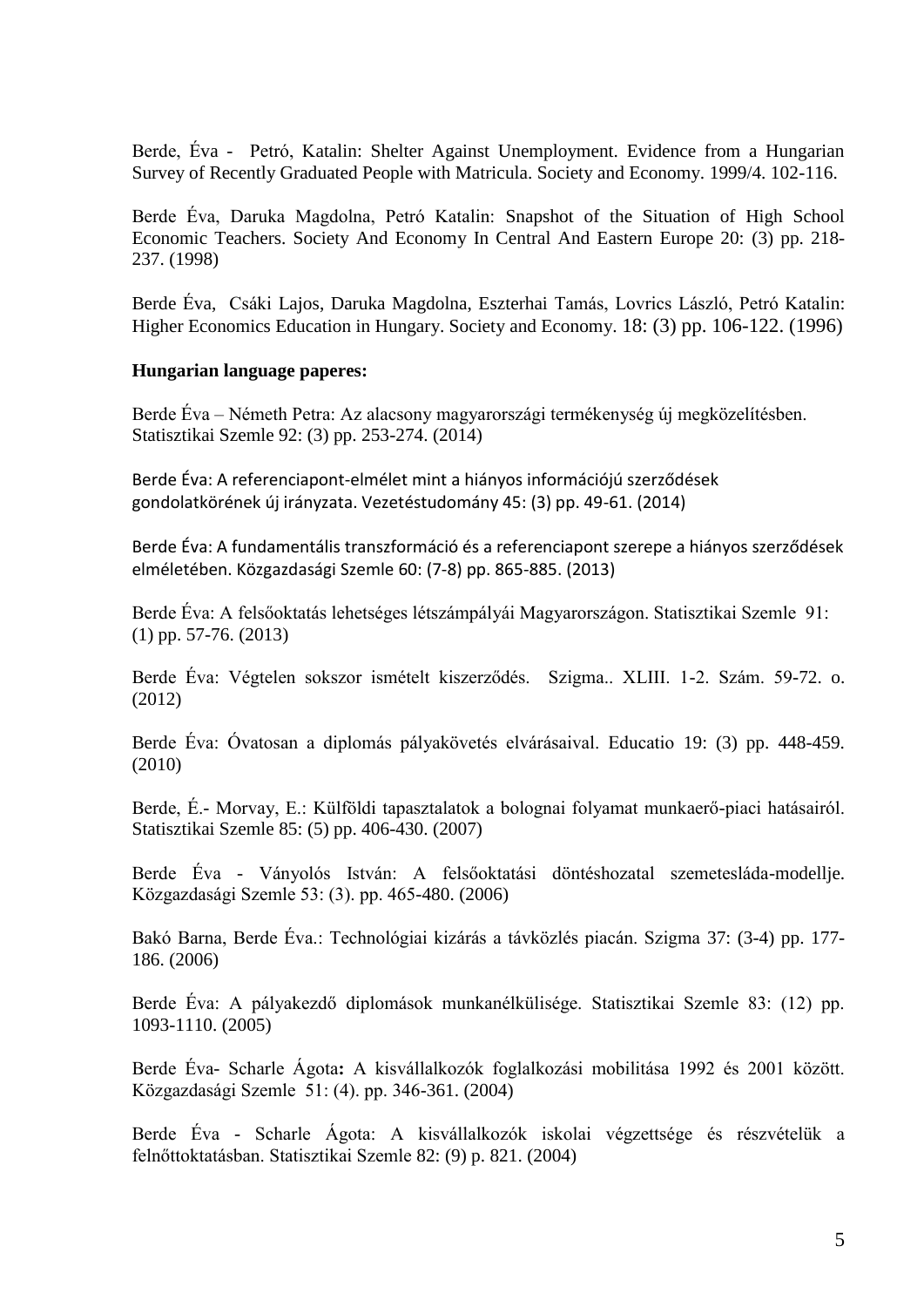Berde Éva - Petró Katalin: A munkanélküliség paradoxonja. Statisztikai Szemle 78: (7) pp. 521-535. (2000)

Berde Éva - Petró Katalin.: Az iskolából a munka világába. Vezetéstudomány 30: (6) pp. 48- 56. (1999)

Berde, Éva: A Felsőoktatás mint kvázi piaci vállalkozás. Vezetéstudomány 29: (7-8) pp. 26-36. (1998)

Berde Éva, Daruka Magdolna, Petró Katalin: Üzleti iskolák Magyarországon. Vezetéstudomány 28: (11) pp. 3-9. (1997)

Berde Éva - Petró Katalin: A különféle hasznosságfogalmak szerepe a közgazdaságtanban. Közgazdasági Szemle 42: (5). pp. 511-529. (1995)

Berde Éva: Közjavak és potyautasok. Közgazdasági Szemle 41 (5). pp. 431–443. (1994)

Berde Éva: Közjószág allokálása laboratóriumi körülmények közt. Szigma 24: (1-2) pp. 81-90. (1993)

Berde Éva: Beszámoló a Gazdaságmodellezési Társaság II. szakértői konferenciájáról. Szigma 23: (1-2) pp. 55-56. (1992)

Nemes Nagy József, Berde Éva, Gether Istvánné, Gulácsi Gábor: Az infrastrukturális ellátás területi egyenlőtlenségei. 63: (8) pp. 739-749. (1985)

Berde Éva: Felsőoktatás, létszámnövekedés, finanszírozás. Munkaügyi Szemle 57: (1) pp. 39- 47. (2013)

Berde Éva: Diplomás pályakövetés Nagy-Britanniában. Munkaügyi Szemle 56: (1) pp. 54-58. (2012)

Berde Éva: A diplomázás előtt álló fiatalok pályaelképzelései, és a munkaügyi statisztikai adatok tényei alapján várható rövid távú tendenciák. I. rész. Munkaügyi Szemle. 50: (2) pp. 29-32. (2006)

Berde Éva: A diplomázás előtt álló fiatalok pályaelképzelései, és a munkaügyi statisztikai adatok tényei alapján várható rövid távú tendenciák. II. rész. Munkaügyi Szemle. 50: (3) pp. 28-31. (2006)

Berde Éva: A felnőttek pályamódosításának és foglalkoztathatóságának kapcsolata. Munkaügyi Szemle 47: (10) pp. 28-32. (2003)

Berde Éva - Petró Katalin: Pályaorientáció az érettségit adó szakközépiskolákban. Munkaügyi Szemle 43 (6) pp.22-26. (1999)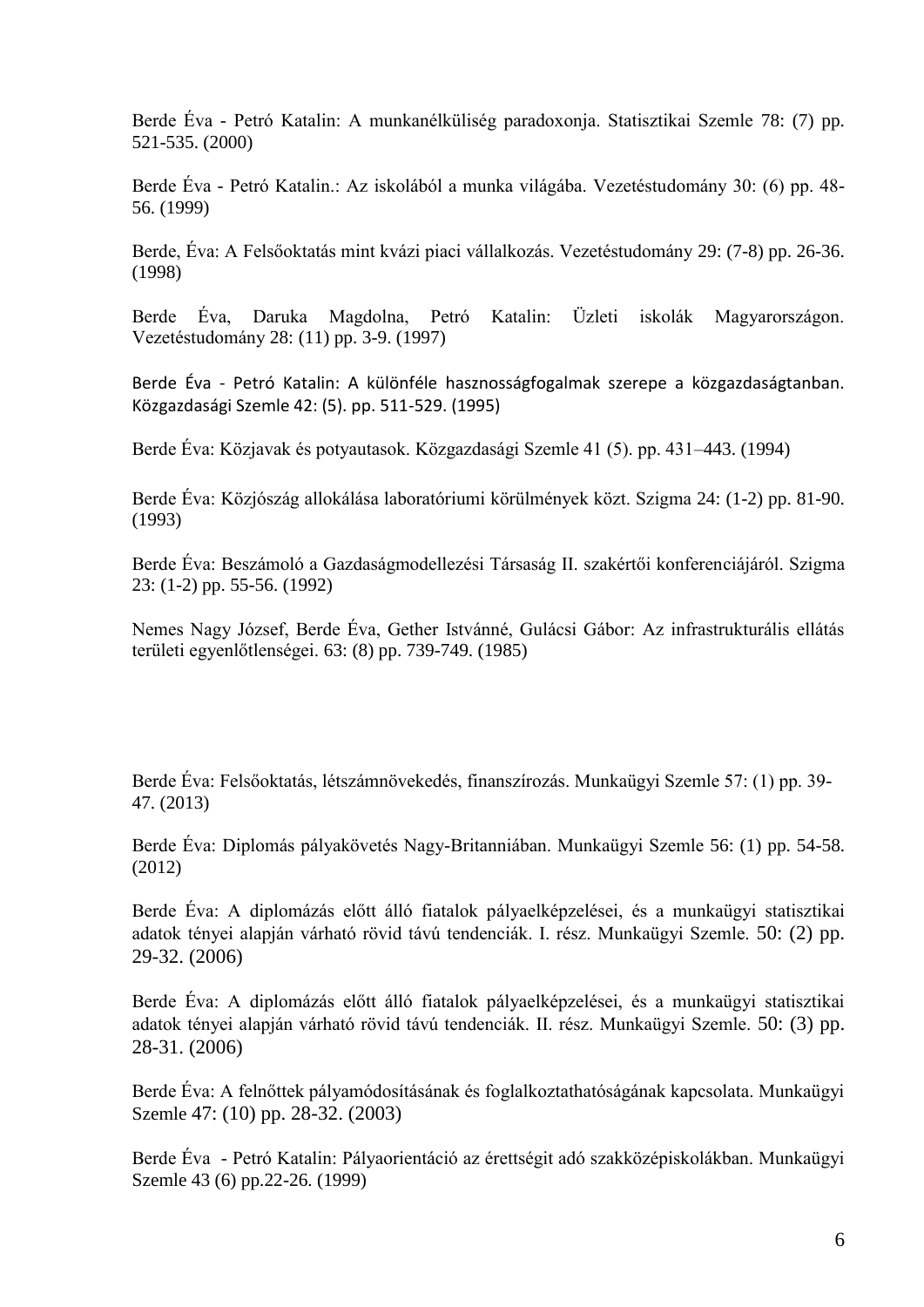Berde Éva, Daruka Magdolna, Petró Katalin: "Elit" szakma kevésbé "elit" oktatói. Avagy pillanatfelvétel a középiskolai közgazdász-pedagógusok helyzetéről. Társadalmi Szemle 52: (8- 9) pp. 110-120. (1997)

Berde Éva: Az állami Foglalkoztatási Szolgálat humán tanácsadói tevékenysége. A 2004 és 2009 közti gyakorlat. Életpálya-tanácsadás. 3: (7-8) pp. 16-22. (2011)

Berde Éva: Gondolatok egy folyóirat olvasásakor. Szakképzési Szemle. 18: (4) pp. 426-447. (2002)

Berde Éva: Pályaorientáció egy "megmenekült" város középiskoláiban. Szakképzési Szemle. 18: (2) pp. 143-151. (2002)

Berde Éva: Felsőoktatási diákhitel Magyarországon. Szakképzési Szemle. 17: (1) pp. 50-65. (2001)

Berde Éva: A felnőttképzés költségei és azok megtérülése. Szakképzési Szemle. 16: (3) pp. 318-340. (2000)

Berde Éva, Daruka Magdolna, Petró Katalin: Továbbtanulás vagy menedék a munkanélküliség elől? Szakképzési Szemle. 15: (1) pp. 19-28. (1999)

Berde Éva - Petró Katalin: Érettségizettek a munkaerőpiacon - foglalkoztatottság, képzettség, kereset. Szakképzési Szemle. (15): 3 pp. 308-329. (1999)

Berde Éva, Daruka Magdolna, Petró Katalin: Tanulás és boldogulás a középfokú közgazdászpályán. Szakképzési Szemle. 15: (1) pp. 19-28. (1999)

Berde Éva, Csáki, Lajos, Daruka Magdolna, Eszterhai Tamás, Lovrics László, Petró Katalin: A mai magyar közgazdasági oktatás helyzete: egy kérdőíves felmérés tapasztalatai I.-II. Szakoktatás 46: (8) pp. 7-10. (1996)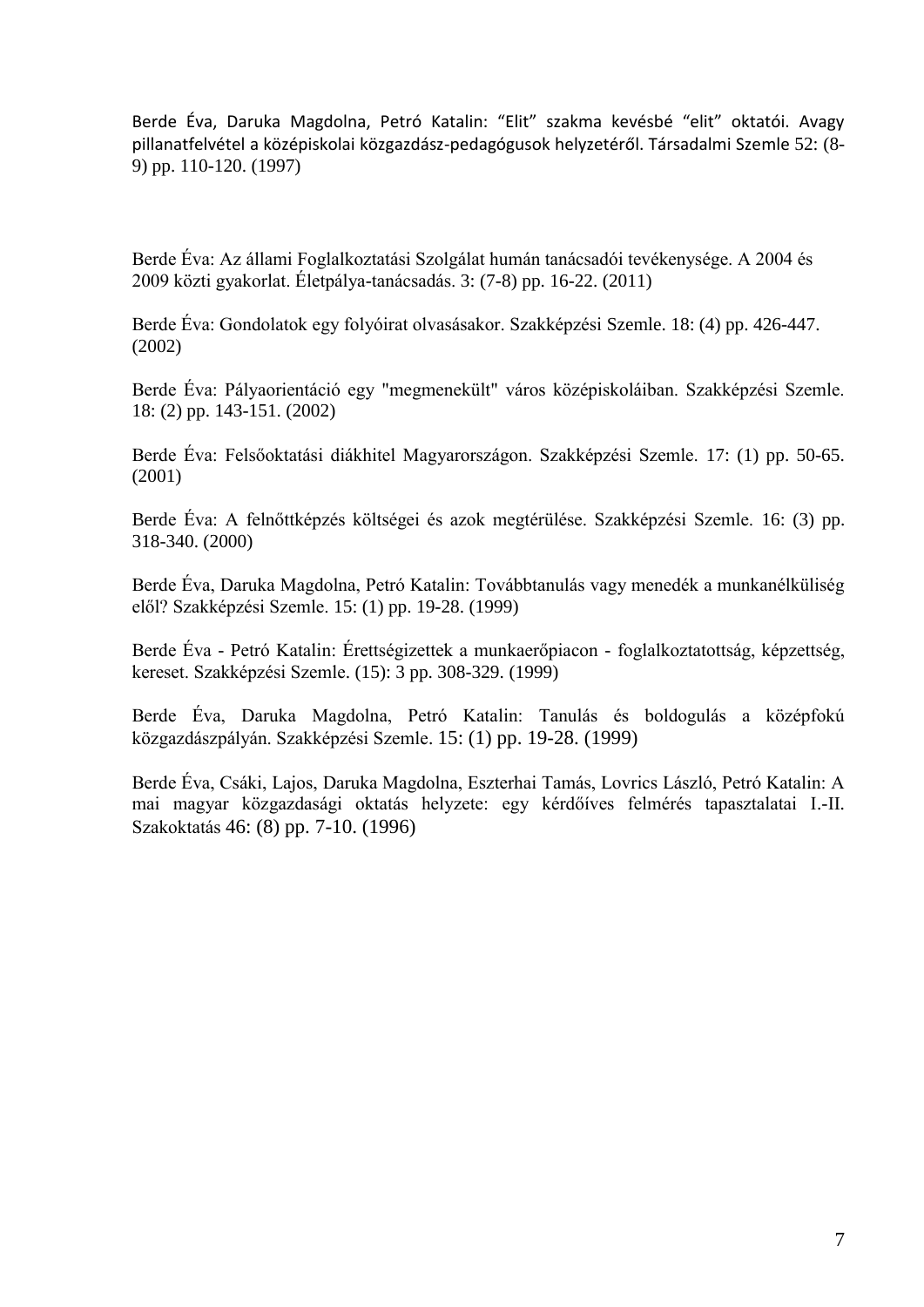## **Textbooks:**

Badics Judit, Bakó Barna, *Berde Éva*, Bisztray Márta, Daruka Magdolna, Kálecz-Simon András, Kőhegyi Gergely, Petró Katalin, Selei Adrien. *Szerkesztette*: *Berde Éva.* Mikroökonómiai és Piacelméleti Feladatgyűjtemény, TOKK 2009. 477 oldal. (Valamennyi fejezet írásában társszerzőként is részt vettem) ISBN 978-963-88622-04

*Berde Éva*, Petró Katalin. *Szerkesztette*: *Berde Éva.* Mikroökonómia - feladatok . Műszaki Könyvkiadó, 1994. 192 oldal. ISBN: 963 16 0534 5

*Berde Éva*, Vági Márton: A piaci elégtelenségek. In: Berde Éva, Daubner Katalin, Farkas Péter, Gömöri András, Horváth Sándor, Kelemen Katalin, Kopányi Mihány, Martin Hajdú György, Petró Katalin, Poszmik Erzsébet, Trautmann Lászó, Vági Márton. Szerkesztette: Kopányi Mihály. Aula Kiadó, Budapest. 1993. (Illetve későbbi változatlan tartalmú kiadások, Aula – Műszaki Kiadó, majd csak Műszaki Kiadó) 498-542. o. ISBN 963 10 98508

*Berde Éva*, Kopányi Mihály, Vági Márton: Mikroökonómia példatár és feladatgyűjtemény. (A Közgazdaságtan I. c. tankönyvhöz.) Társszerzők: Kopányi Mihály és Vági Márton. Nemzeti Tankönyvkiadó. Budapest 1992. (Több további változatlan utánnyomás, majd 2009-ben nagymértékű átdolgozás) 164 oldal. ISBN: 963 19 4917 6

Berde Éva, Banyár József, Martin Hajdu György, Vági Márton: *Szerkesztette Berde Éva*: Mikroökonómia példatár. Aula Kiadó, Budapest. 1990. 316 oldal Egyetemi jegyzet.

*Berde Éva*: A makrogazdasági tevékenységek számbavétele. In: Berde Éva, Meyer Dietmar, Száz János, Gacsályi István, Mosolygó Zsuzsa Fejezetek a makroökonómiából, szerk. Meyer Dietmar. MKKE, Budapest. 1989. Egyetemi jegyzet.1-21.o.

*Berde Éva*: Matematikai alapfogalmak.: in Mikroökonómia, szerk. Kopányi Mihály. Economix Kiadó, Budapest.1989. Egyetemi jegyzet. 487-513.o.

### **Papers belonging to international projects**

Berde, E.: Flexicurity Pathways Hungary. National Report for "Flexicurity – Diagnosis for Today, Action for Tomorrow." Polish Confederation of Private Employers Lewiatan, 2009.

Berde, É: Attractive Workplace for All: A contribution to the Lisbon strategy at company level. A feasibility study for Hungary. 2005. pages 25. European Foundation for the Improvement of Living and Working Conditions. <http://www.eurofound.europa.eu/publications/htmlfiles/ef07261.htm>

Berde, É.. Nosztray, J.: Gender, Work and Employment in Ten Candidate Countries of Central and Eastern Europe. Final Report. Country: Hungary. Edited by Anna Pollert; European Foundation for the Improvement of Living and Working Conditions. 2003.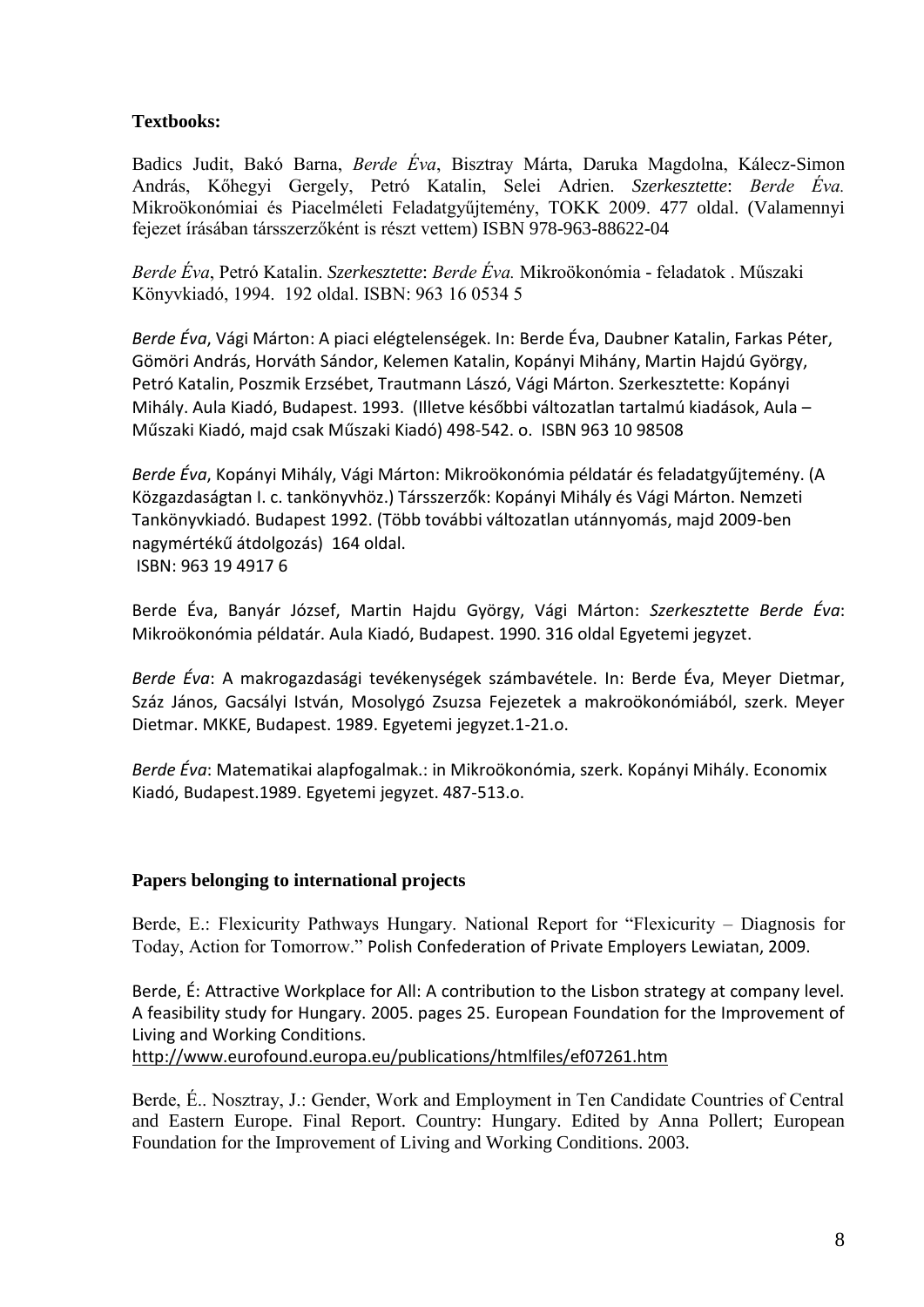Audas, R.; Berde, E.; Dolton, P.; Petro, K.; Venesaar, U.; Viies, M. Education, Training and Labour Markets in Transitional Economies: The Case of Hungary and Estonia. 1999. Final report. Phare-ACE. pages 103.

Éva Berde, Lajos Csáki, Magdolna Daruka, Tamás Eszterhai, László Lovrics, Katalin Petró: How do we Teach Economics? Final Report. RSS/HESP. 1997. Pages 18.

#### **Papers belonging to Hungarian projects**

Berde Éva: Az állami Foglalkoztatási Szolgálat munkaerő-közvetítésének és munkaerő-piaci szolgáltatásainak vizsgálata 2004 és 2009 közt. (Analysis of placement and labour market services of the Hungarian Public Employment Service between 2004 and 2009) A tanulmány a TÁMOP 1.3.1 "A foglalkoztatási szolgálat fejlesztése az integrált munkaügyi és szociális rendszer részeként" című kiemelt program keretében készült. 2010. július. (Working paper written in the framework of the Operative Programme of Social Renewal 1.3.1)

http://www.google.hu/url?sa=t&rct=j&q=&esrc=s&source=web&cd=1&cad=rja&ved=0CDIQ FjAA&url=http%3A%2F%2Fwww.afsz.hu%2Fresource.aspx%3FResourceID%3Dtamop\_131 \_strategia\_3.2\_vizsgalat&ei=SuHmUI\_QE87EsgaImIC4Dw&usg=AFQjCNHujXwywSF1EUF MD5u\_cj22KVGSGQ&bvm=bv.1355534169,d.d2k

Berde Éva: A Cseh, a Lengyel és a Szlovák Foglalkoztatási Szolgálat. (National Employment Services of the Czech Republic, Poland and Slovak Republik) Uniós elvárások, fejlesztési stratégiák. Készült a TÁMOP 1.3.1 projekt keretében. Budapest, 2010. január. (Working paper written in the framework of the Operative Programme of Social Renewal 1.3.1)

http://www.google.hu/url?sa=t&rct=j&q=&esrc=s&source=web&cd=1&cad=rja&ved=0CCM QFjAA&url=http%3A%2F%2Fwww.afsz.hu%2Fresource.aspx%3FResourceID%3Dtamop\_13 1\_strategia\_3.4\_unios\_elvarasok&ei=pECWUO37EdDNswbL3oG4BA&usg=AFQjCNGR1gT UIO6Kz7tb905D6IYCu\_202g

Berde, É.: A flexicurity (rugbiztonság) magyarországi megvalósítása. Tanulmány, 2008 szeptember. Készült az OFA részére. 255 oldal. (Flexicurity in Hungary. Working paper prepared for the National Public Employment Foundation)

Bakó B., Berde, É: Egyszeres avagy háromszoros és többszörös szolgáltatók. Working paper. GKI Gazdaságkutató Rt, 2006. (Simple, triple, and multiple play.) 49. o.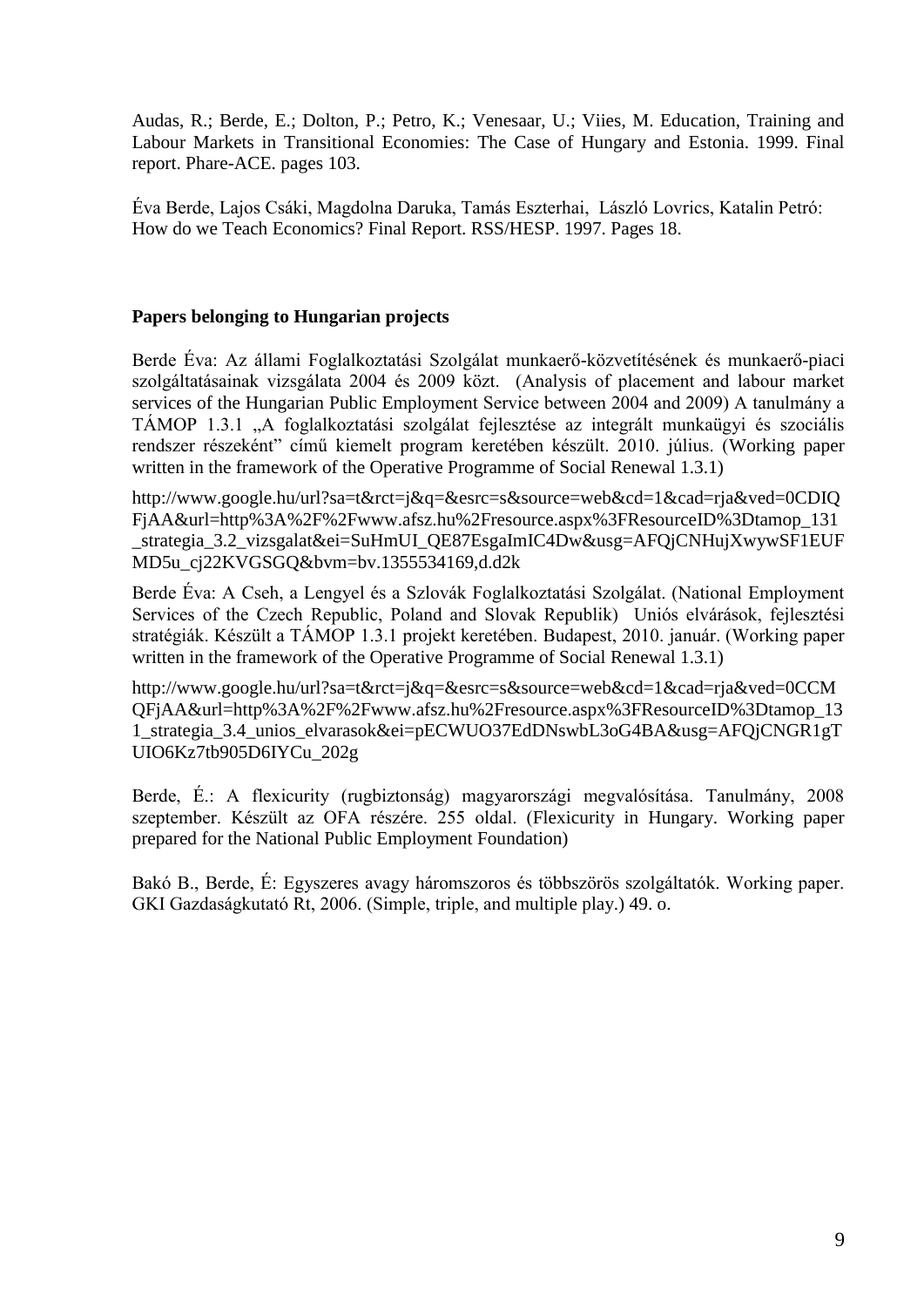Berde, É. – Morvay, E.: A bolognai folyamat munkaerő-piaci kihatása. In: Berde É. –Morvay E. A bolognai folyamat és munkaerő-piaci kihatása három országban. In: Berde, É. – Czenky, K. – Györgyi, Z. – Hives, T. – Morvay, E. – Szerepi, A.: Diplomával a munkaerőpiacon Felsőoktatási Kutatóintézet. Szerk. Györgyi Zoltán. Felsőoktatási Kutatóintézet. Szerk.: Györgyi Zoltán. Budapest 2006 (Labour market consequences of the Bologna Process in three countries.)

Berde É.: A diplomázás előtt álló fiatalok pályaelképzelései, és a munkaügyi statisztikai adatok tényei alapján várható rövid távú tendenciák. OFA tanulmány. 2005. (Career expectation of university leavers and short run tendencies upon statistical data.) 124 oldal.

Berde Éva, Lannert Judit, Sumné Galambos Márta, Dr. Szenes György, Dr. Szilágy Klára: Életpálya-építés kompetenciaterület szakmai koncepció. 2005. január 21. Sulinova- HEFOP) 16 oldal.

Berde Éva, Gyurkóné Miszlai Gabriella. Szerkesztette: Berde Éva: A felnőttek pályamódosításának és foglalkoztathatóságának kapcsolata. OFA részére készített tanulmány. 146. oldal. 2003. (Relationship between the employability and career change of adults. Working paper written for National Public Employment Foundation.)

Berde Éva: A felnőttképzés költség-haszon-elemzése. Tanulmány. OM részére. 2000. május. 108 oldal.

Berde Éva, Daruka Magdolna, Miszlai Gabriella, Petró Katalin. Szerkesztette: Berde Éva. A középiskolák pályaorientációs lehetőségei. Tanulmány OFA. 1999. március. 136 oldal.

### **Dissertations**

Berde Éva: A közjavak iránti preferenciák artikulációja. Kandidátusi értekezés. Budapest, 1993.

Berde Éva: Kointegráció az ökonometriában. Alkalmazott matematikus egyetemi szakdolgozat, ELTE 1988.

Berde Éva: Dinamikus faktoranalízis. Egyetemi doktori értekezés. MKKE 1981.

### **3. Research interests**

| Areas of research interests | The number of PhD students |
|-----------------------------|----------------------------|
|                             | that you can supervise     |
| market analysis             |                            |
| public economics            |                            |
| demography and economics    | not vet                    |